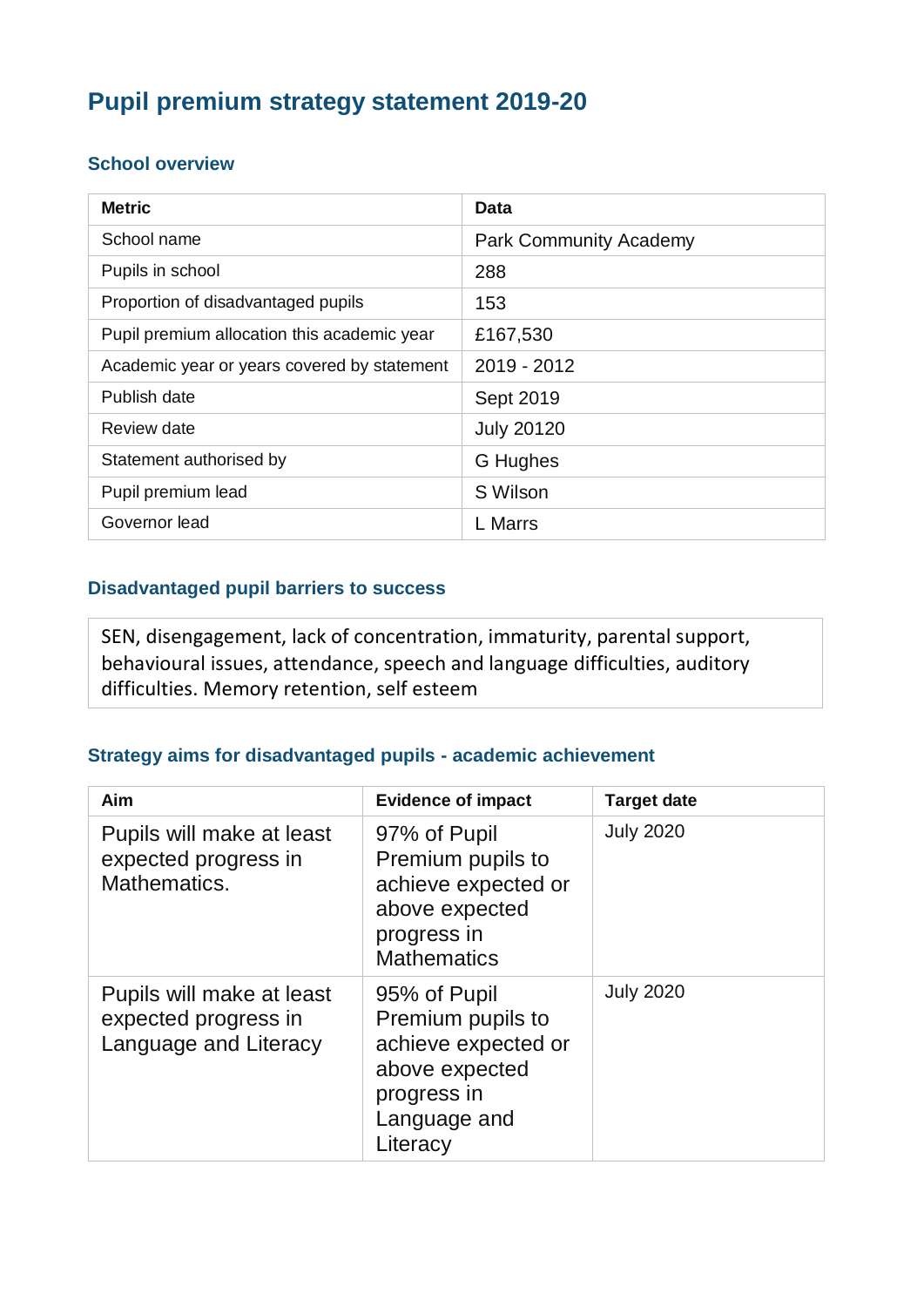| Pupils will make at least<br>expected progress in<br><b>PSHE</b> | '96% of Pupil<br>Premium pupils to<br>achieve expected or<br>above expected<br>progress in PSHE | <b>July 2020</b> |
|------------------------------------------------------------------|-------------------------------------------------------------------------------------------------|------------------|
|------------------------------------------------------------------|-------------------------------------------------------------------------------------------------|------------------|

## **Strategy aims for disadvantaged pupils – wider outcomes (e.g. independence)**

| Aim                                                                          | <b>Evidence of impact</b>                                                                                                      | <b>Target date</b> |
|------------------------------------------------------------------------------|--------------------------------------------------------------------------------------------------------------------------------|--------------------|
| 49% of Year 9 pupils are<br>able to travel to school on<br>public transport. | Increase from 39%<br>of pupils to 49% of<br>pupil to no longer<br>require the provision<br>of SEN transport.                   | <b>July 2020</b>   |
| Support for extra<br>curricular activities<br>including residential trips    | All pupils able to<br>share their<br>experiences and<br>develop social skills<br>that they will support<br>them in later life. | <b>July 2020</b>   |

### **Teaching priorities for current academic year**

| <b>Measure</b>       | <b>Activity</b>                                                                                                                                                                        |
|----------------------|----------------------------------------------------------------------------------------------------------------------------------------------------------------------------------------|
| Priority 1           | Specialist lead in Mathematic rolling out maths<br>Mastery throughout the school. Functional Maths<br>used within keystage 2.<br>£8890                                                 |
| <b>Priority 2</b>    | Specialist lead in English leading on phonics<br>targeted groups £8890                                                                                                                 |
| Priority 3           | Specialist lead in PSHE rolling out the careers Start<br>Profile.<br>SRE curriculum reviewed and modified to be<br>delivered throughout the school<br>£8890                            |
| Barriers to learning | SEN, disengagement, lack of concentration,<br>immaturity, behavioural issues, attendance,<br>speech and language difficulties, auditory<br>difficulties. Memory retention, self esteem |
| Projected spending   | £26670                                                                                                                                                                                 |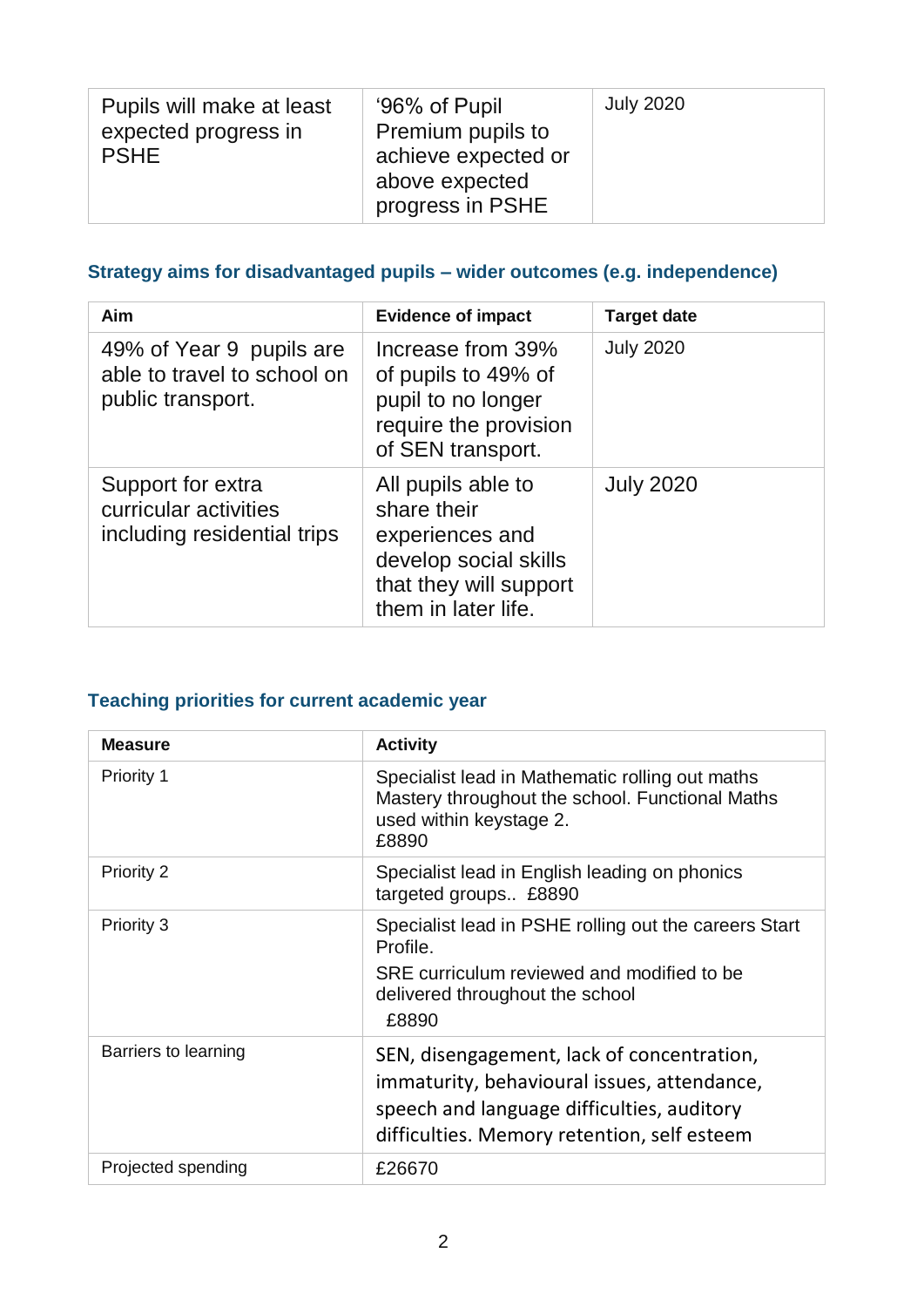## **Targeted academic support for current academic year**

| <b>Measure</b>       | <b>Activity</b>                                                                                                                                                                        |
|----------------------|----------------------------------------------------------------------------------------------------------------------------------------------------------------------------------------|
| <b>Priority 1</b>    | Specialist lead in Mathematic setting up of<br>homework clubs and GCSE Mathematics after<br>school club. £4445                                                                         |
| Priority 2           | Specialist lead in English working with targeted<br>phonics groups. £4445                                                                                                              |
| Priority 3           | SRE delivery throughout provided by external<br>provider £10000                                                                                                                        |
| Priority 4           | GEMS's CPD training to enable the delivery to<br>targeted pupils.<br>£8,000                                                                                                            |
| Barriers to learning | SEN, disengagement, lack of concentration,<br>immaturity, behavioural issues, attendance,<br>speech and language difficulties, auditory<br>difficulties. Memory retention, self esteem |
| Projected spending   | £26890                                                                                                                                                                                 |

### **Wider strategies for current academic year**

| <b>Measure</b>       | <b>Activity</b>                                                                                                                                                                                             |
|----------------------|-------------------------------------------------------------------------------------------------------------------------------------------------------------------------------------------------------------|
| Priority 1           | Programme of after school activities both within<br>school year and also holiday clubs<br>£15000                                                                                                            |
| <b>Priority 2</b>    | Provision of training to develop confidence in public<br>transport.<br>£12000                                                                                                                               |
| Priority 3           | Life Skills curriculum embedded at PCA<br>£10,000                                                                                                                                                           |
| Barriers to learning | SEN, disengagement, lack of concentration,<br>immaturity, parental support, behavioural issues,<br>attendance, speech and language difficulties,<br>auditory difficulties. Memory retention, self<br>esteem |
| Projected spending   | £37000                                                                                                                                                                                                      |